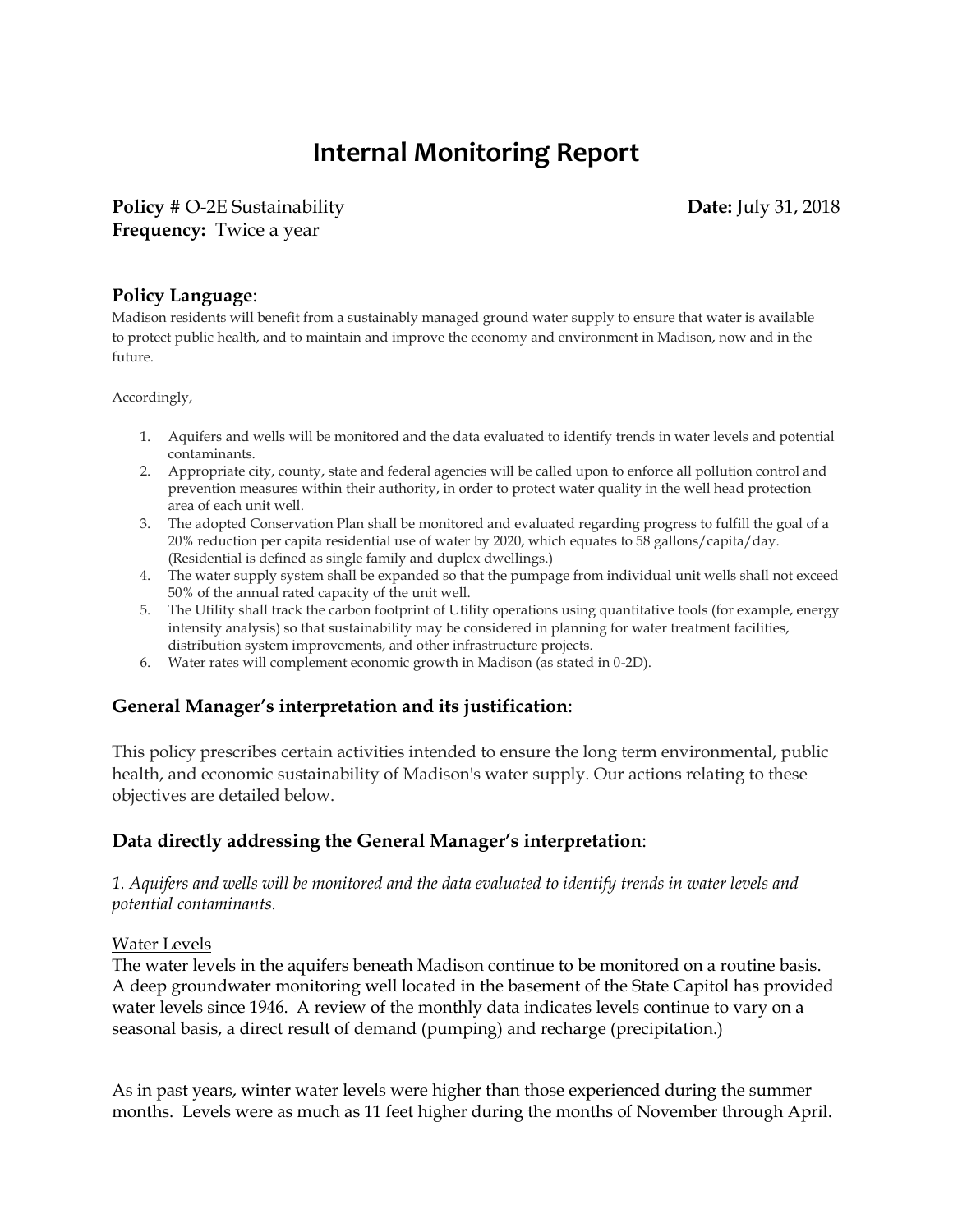Overall, aquifer levels have increased or rebounded approximately 10 – 12 feet during the last 13 to 14 years. This is a good indication that the local aquifers are in the process of rebounding/recovering to pre-pumping levels. The most recent data suggest that this rebound has slowed or stabilized.

The static and pumping water levels in many of the Utility's wells varied slightly during the first six months of 2018. Variations however, were significantly less than those experienced during past years (i.e., 2012) when we were subject to extremely hot and dry summer conditions. Water levels in the Utility's wells continue to fluctuate seasonally and are greatly influenced by both pumping and precipitation events. A review of the recent water level data indicates that, with the exception of several wells, most of the water levels (static and pumping) are dropping as summer demands increase. The decrease in water levels is minor and consistent with those of last year at this time. Water levels in all of the wells appear to be sustainable for the near future.

Total precipitation during the first half of 2018 was above average. We received 22.5 inches of precipitation from January through June, 2018 which is about 6.2 inches more (38.0% more) than the six month average of 16.3 inches. It is anticipated that precipitation amounts in the Madison area will continue to be above average into the near future. This is important to note as the aquifers are recharged to a great extent by precipitation events.

#### UW 29 Sentinel Well

Water from the sentinel well located between UW 29 and the Sycamore Landfill continues to be monitored for both inorganic and volatile organic compounds on a semi-annual basis. Sampling is typically conducted in April and October of each year with eighteen samplings conducted to date.

The April 2018 sampling indicates that the migration of contaminants from the Sycamore landfill is not a significant threat to water quality at Unit Well 29 at this time. This well continues to pump at half capacity on a 24/7 basis.

#### Madison Kipp Corporation/UW #8 Sentinel Well

The Madison Kipp Corporation (MKC) continues to run its groundwater extraction and treatment system at its Waubesa Street site. The remedial system is being utilized to remove volatile organic compound (VOC) mass and hydraulically contain VOC contaminated groundwater present in the upper bedrock aquifer beneath the site.

The Utility continues to work with MKC, their consultant, the WDNR, and the WGNHS on the area's groundwater contamination issues. Groundwater at and adjacent to the facility continues to be monitored routinely for VOCs. The most recent groundwater results from an October, 2017 sampling, indicate that PCE levels in the groundwater between the site source and UW 8 remain relatively constant. The southeastern extent of the plume appears stable with the edge approximately 600 horizontal feet from UW 8. Levels within the extraction well's zone of contribution continue to decrease (improve).

The sentinel well planned for the UW 8 area this year has been postponed because of budgetary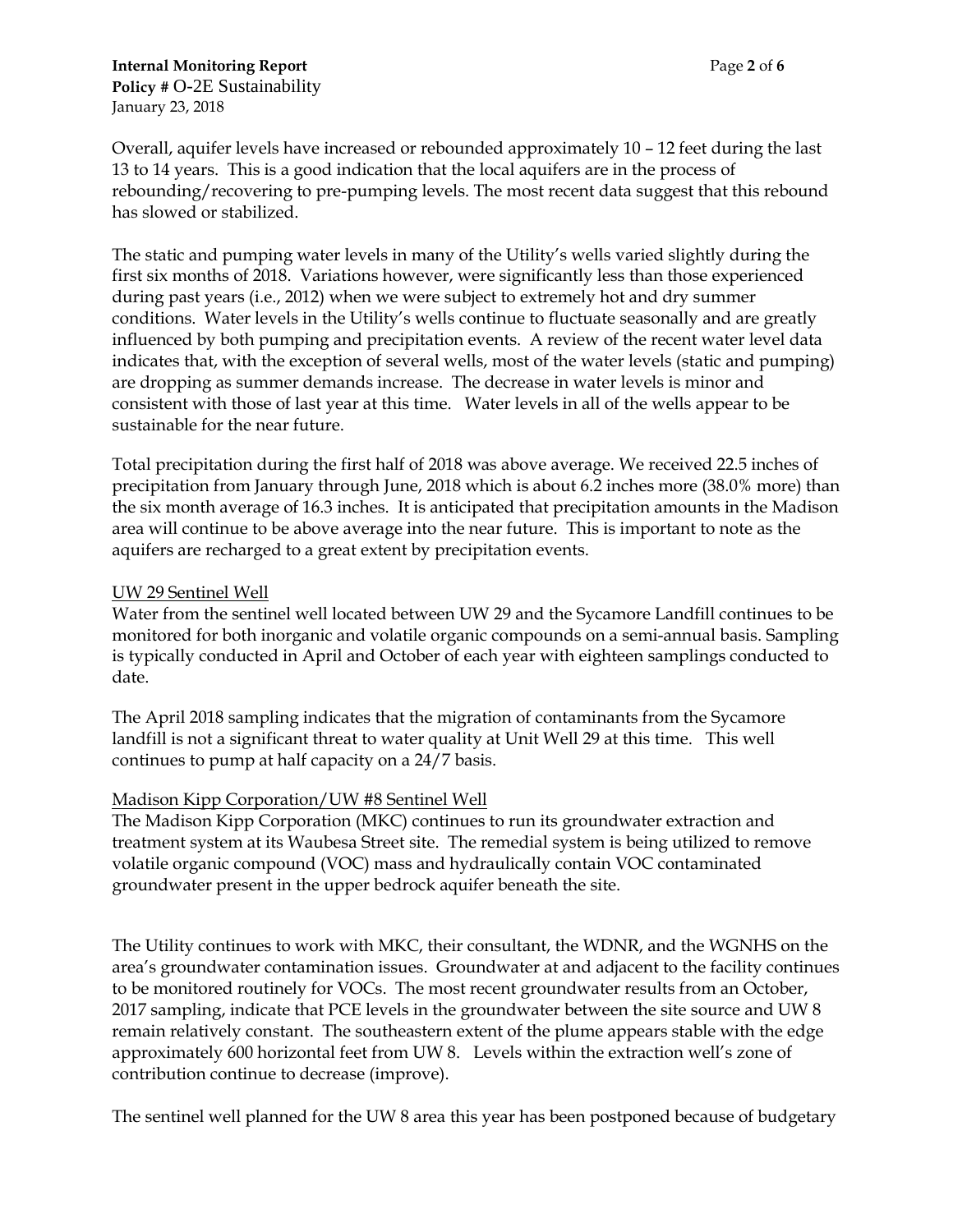constraints. This deep monitoring well was to be installed at a location between the Madison Kipp Corporation groundwater plume and UW 8. Initial sampling would have provided MWU with deep groundwater quality information immediately north of the unit well. Subsequent routine sampling would have provided an early warning for any migrating contaminants. It is hoped that this well can be installed in the near future.

#### UW 27 Radium Study

The subsurface radium study planned for UW 27 has also been postponed because of budgetary constraints. The study was to include geophysical logging at UW 27 and the installation of a deep test/groundwater monitoring well in the adjacent Klief Park. It was hoped that the logging, test hole and monitoring well would help in identifying the source of radium and where it might be entering the well. If successful, the Utility would then be able to prevent additional radium from entering the well. It is unknown when this study can be rescheduled.

#### UW 14 - Chloride Study

The investigation into potential sources of chloride contamination at Well 14 is ongoing. The two water table monitoring wells recently installed in Spring Harbor Park continue to be monitored on a monthly basis. The monitoring, which includes sampling for chloride and sodium, will continue through June of 2019. A [project page](http://www.cityofmadison.com/water/projects/road-salt-study-at-well-14) and email distribution list have been developed to keep neighbors and customers informed about the progress of the project.

#### UW 31 - Zone 4 Production Well

Construction of the well facility at 4901 Tradewinds Parkway is almost complete. This well is set to begin providing up to 2.5 – 3.0 million gallons of water a day into Zone 4. The WDNR continues to monitor the groundwater monitoring and remedial activities associated with the GE Health care site, a contaminated site located to the northeast. There are no new updates to report for this site. To date, no TCE or any other volatile organic compounds have been detected at the Tradewinds Parkway well. The Tradewinds Parkway site is located over 6000 feet from the source of the TCE contamination.

2. *Appropriate city, county, state and federal agencies will be called upon to enforce all pollution control and prevention measures within their authority…* 

The Utility continues to work with the Mayor's office, City Engineering, Public Health, the WDNR, and the WGNHS in addressing contaminated groundwater issues within the City limits.

*3. The adopted Conservation Plan shall be monitored and evaluated regarding progress to fulfill the goal of a 20% reduction per capita residential use of water by 2020…* 

MWU pumped a total of 4,526,942,000 gallons of water to the distribution system during the first half of 2018. This is approximately 3.1% less than the 4,672,276,000 gallons pumped during the first half of last year (2017).

Average Day: 25,011,000 gpd (last year 25,814,000 gpd) Max Day: 34,750,000 gpd on May 30 (last year 38,887,000 gpd on June 16)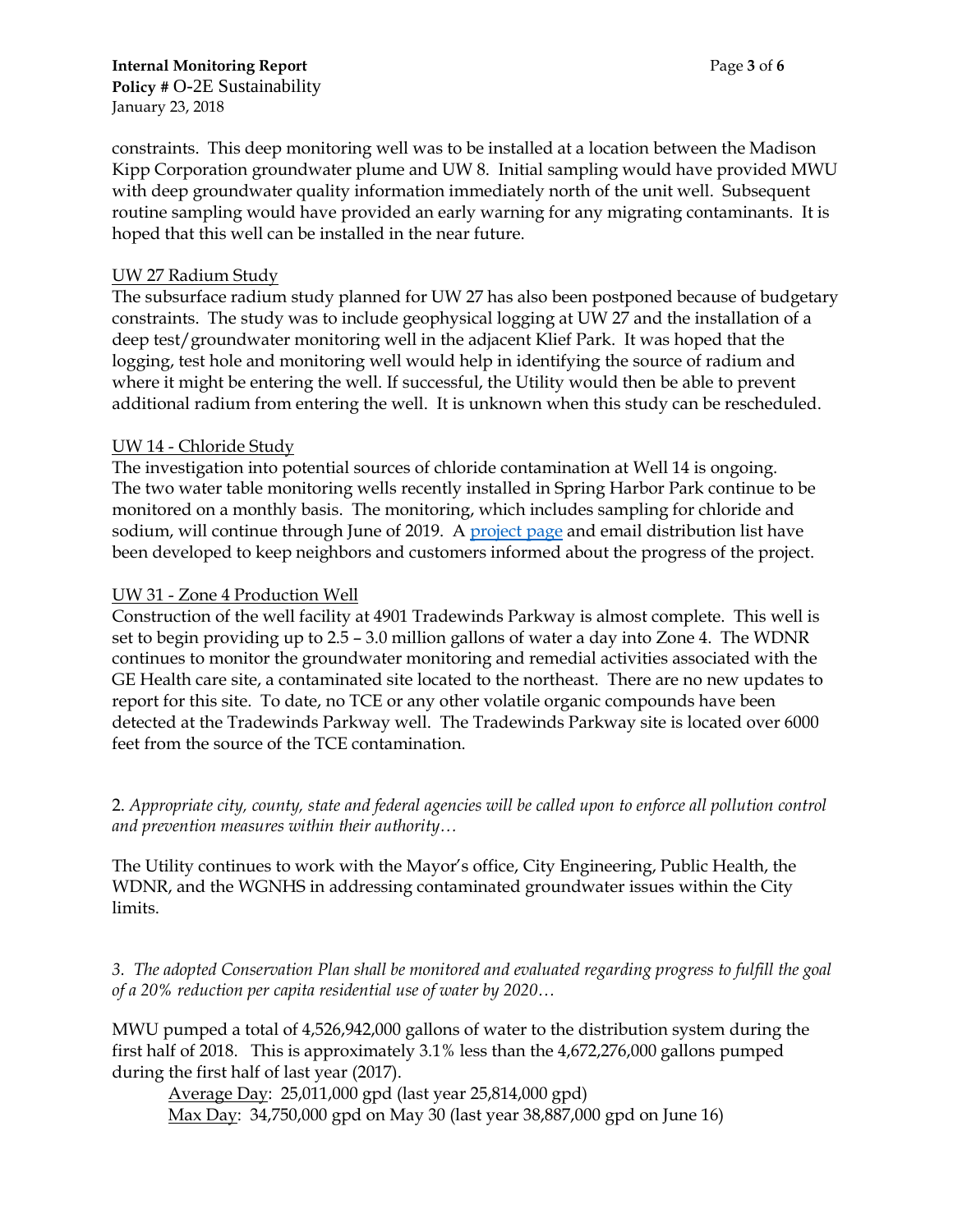Min Day: 19,880,000 gpd on January 7 (last year 19,430,000 gpd on January 14)

As mentioned earlier in this report, precipitation for the year is currently above average. In addition, rainfall events have occurred on a fairly regular basis limiting the number of heavy pumpage days.

Residential consumption in gallons per capita by year:

| 1980-2000 | $81.5*$ |          |           |
|-----------|---------|----------|-----------|
| 2002-2007 | $71.8*$ |          |           |
| 2008      | $69.8*$ |          |           |
| 2009      | $67.8*$ |          |           |
| 2010      | $65.0*$ |          |           |
| 2011      | $65.2*$ |          |           |
| 2012      | $70.3*$ |          |           |
| 2013      | $61.0*$ |          |           |
| 2014      | $62.2*$ |          |           |
| 2015      | $60.9*$ | $55.0**$ |           |
| 2016      | $55.4*$ | $46.7**$ | $51.4***$ |
| 2017      | $55.4*$ | 46.0 **  | $51.1***$ |
|           |         |          |           |

#### *Goal: 2020 58.0 \**

*\* Average per-person daily consumption for Single family only (includes duplexes).*

*\*\* Average per-person daily consumption for multi-family residents only (includes apartments).*

*\*\*\* Average per-person daily consumption for all Madison residents - includes people living in both single family homes and apartments.* 

*4. The water supply system shall be expanded so that the pumpage from individual unit wells shall not exceed 50% of the annual rated capacity of the unit well.* 

Our service level for capacity planning is 50% utilization and system expansion is being planned to accomplish this level. The Utility continues to propose and build additional booster stations and new well facilities to help achieve this goal. In addition, variable speed drives (VFDs) are being added to existing motors/pumps each year to optimize system flows.

Overall, utilization rates during the first half of 2018 were very similar to those experienced in 2017. Through June 30, 2018, four different wells exceeded the 50% utilization rate (11, 12, 14, and 30). The rates at two of the wells (11 and 12) can be decreased by increasing pumpage at adjacent sites. Rates at the other two well sites however, cannot be lessened without improvements to the Utility's infrastructure. Well repair/reconstruction projects and the necessary use of seasonal wells on a year round basis continue to significantly influence individual well rates.

The addition of VFDs on the deep wells at a number of its sites has allowed the Utility to directly minimize the utilization rates of these wells. In addition, they will help in lowering the Utility's electrical costs. Eight deep wells currently have VFDs – 7, 15, 17, 23, 25, 29, 30, and 31. Well 12 is scheduled to get a VFD on it's deep well in the future. Indirectly, VFDs on booster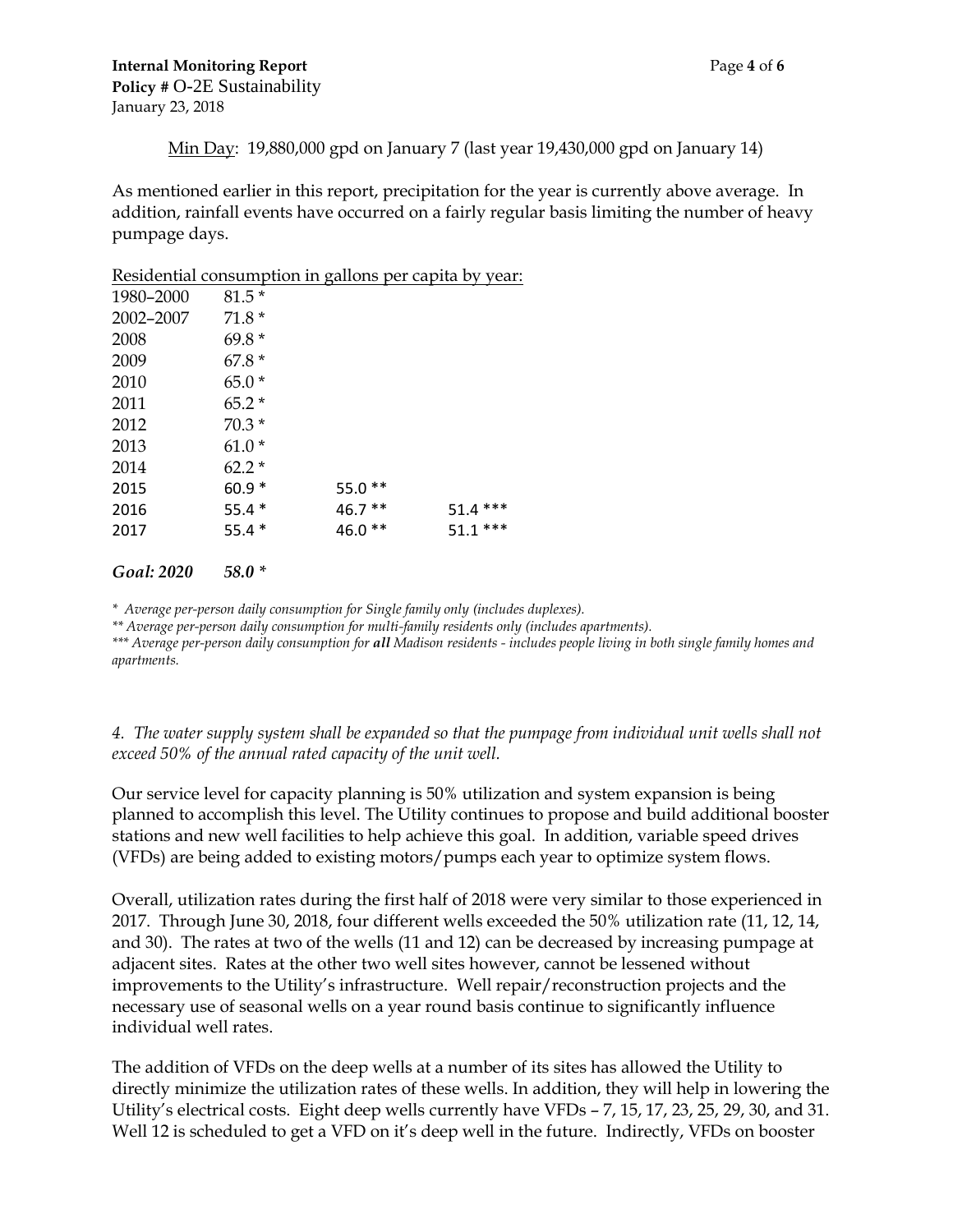pumps have also allowed us to minimize deep well pumping at some sites. MWU is in the process of installing VFDs on the booster pumps at Wells 12 and 25. The booster pumps at Wells 19 and 27 will have VFDs installed on their booster pumps in the near future.

MWU is also currently planning/working on several construction projects which will affect utilization rates:

- The addition/construction of UW 31 in mid 2018. The addition of this well will significantly lower the utilization rate of UW 9, the only other well in Zone 4.
- The connection of Zone 11 to Zone 10 and the construction of the Blackhawk Tower (228) on the far west side will help reduce the utilization rate of UW 26/Tower 126. This project will be complete in late 2018.
- The reconstruction of UW 12, making it a two zone well, will reduce utilization rates in the far west pressure zones (UW 12, UW 20, and UW 26). This project is scheduled for 2022.
- The construction of Booster Station 129 on the far east side of the city. The addition of this facility will reduce utilization rates on UW 25, the only well site located in Zone 3. This project is scheduled for 2023.

#### Energy Conservation Assessment

Adam Luthin, a graduate student with MWU, has continued his work on his energy conservation and system optimization project. He has made significant progress with the following:

- Identifying pumping design criteria that optimize energy conservation.
- Identifying projects with the highest potential for energy reduction.
- Evaluating, recommending, and demonstrating energy conservation projects to MWU.
- Laying the framework for system operational optimization.

*5. The Utility shall track the carbon footprint of Utility operations using quantitative tools (for example, energy intensity analysis) so that sustainability may be considered in planning…* 

The City of Madison (COM) calculates the carbon footprint of all of its departments every two years. The Utility is in the process of tracking down the 2014 and 2016 MWU analysis results. The software and tools utilized in calculating the footprint are provided by ICLEI (International Council for Local Environmental Initiatives), an international organization dedicated to urban sustainable thinking. Because it is part of the City, the Utility also has access to this software. Obtaining it will allow MWU to complete an in-house analysis using 2017 numbers, the results of which will be reported separately.